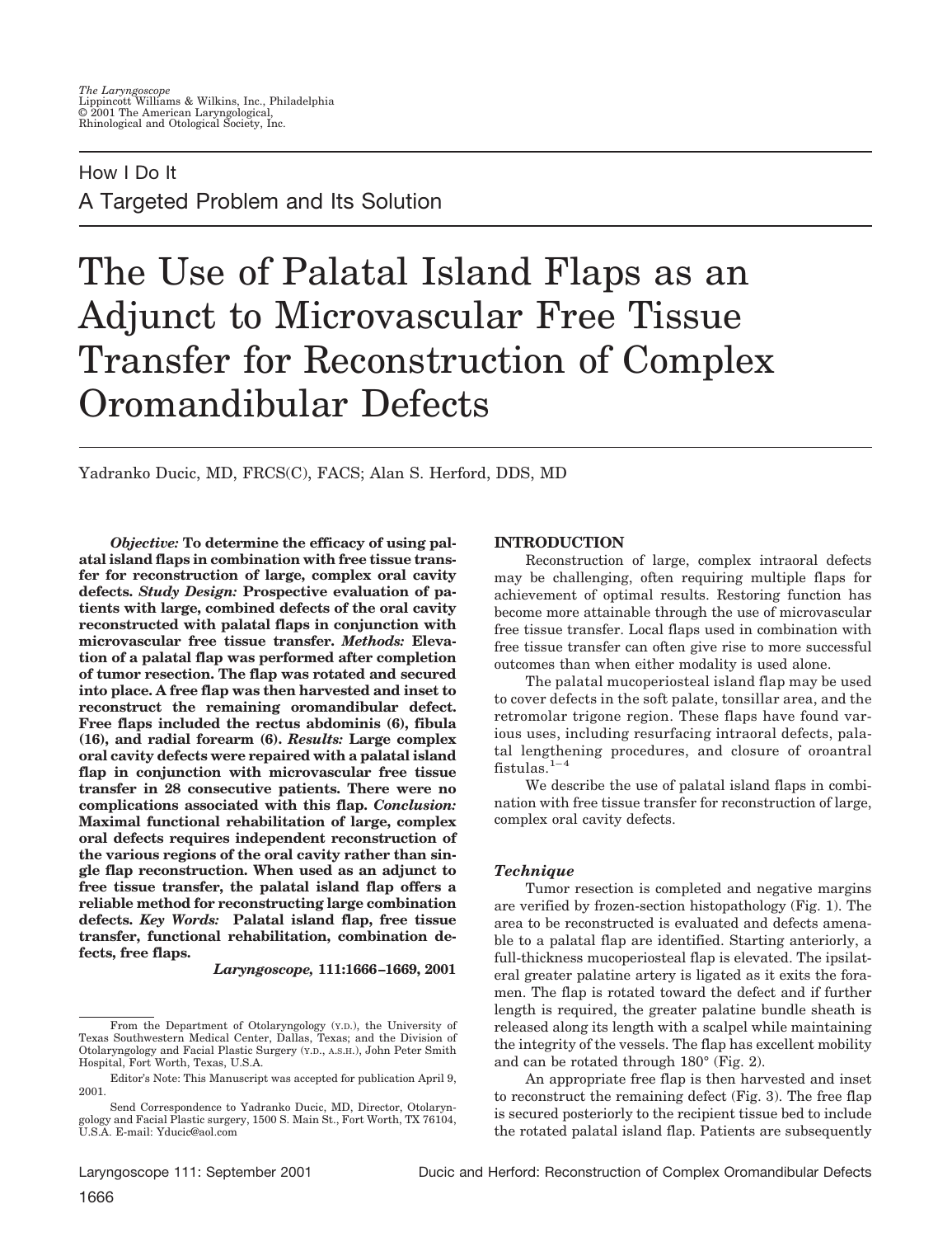

Fig. 1. En bloc resection comprising a right hemimandibulectomy, total glossectomy, right palate and retromolar trigone resection with a radical neck dissection for a T4N3 squamous cell carcinoma of the tongue.

followed to assess long-term healing and functional rehabilitation (Figs. 4 and 5).

#### **RESULTS**

The palatal island flap has been used in 28 patients in conjunction with microvascular free tissue transfer for reconstruction of oral cavity defects following tumor resection. Free flaps included the rectus abdominis (6), fibula (16), and radial forearm (6). All 28 microvascular free tissue transfers in this subset of patients were successful. The use of palatal flaps in conjunction with free tissue transfer did not result in any complications, wound breakdown, fistula formation, or contracture. No partial or complete flap loss has been noted. Functionally, we have found no evidence of significant long-term velopharyngeal insufficiency (as assessed by an independent speech pathologist) in all patients who did not have more than one half of their soft palate resected in conjunction with their primary lesion. All reconstructed patients are able to use the oral route for at least some of their nutritional needs. Sixty-seven percent of the rectus abdominis group, 88% of the fibula group, and 83% of the radial forearm group were



Fig. 2. Palatal island flap based on the left greater palatine artery has been inset into the right palate and posterior portion of the retromolar portion of the defect.

able to maintain their nutritional state without the need for supplemental gastrostomy-tube feeds.

#### **DISCUSSION**

Palatal island flaps have been used for some time in reconstructing various oral cavity defects.<sup>5</sup> These have included defects of the palatine arch, retromolar trigone, tonsillar fossa, and posterior floor of the mouth. There are many advantages to this flap, including its local availability, strong tensile strength with reliable blood supply, and good range of mobility. It provides adequate bulk and length, representing a single stage procedure associated with a high success rate. $6-8$  Morbidity is low with mucosalization of the donor site complete after 4 to 6 weeks. Healing is without contraction because the secondary defect overlies bone. Mucosalization will proceed in the radiated patient at a somewhat slower pace, taking 6 to 8 weeks to complete.

The blood supply to the palatal island flap is provided by the greater palatine artery, which emerges from the greater palatine foramen and runs anteriorly to join the nasopalatine vessels emerging from the incisive foramen. The reported success rate of 97% is the result of the excellent blood supply of this flap.<sup>5</sup> Our successful trans-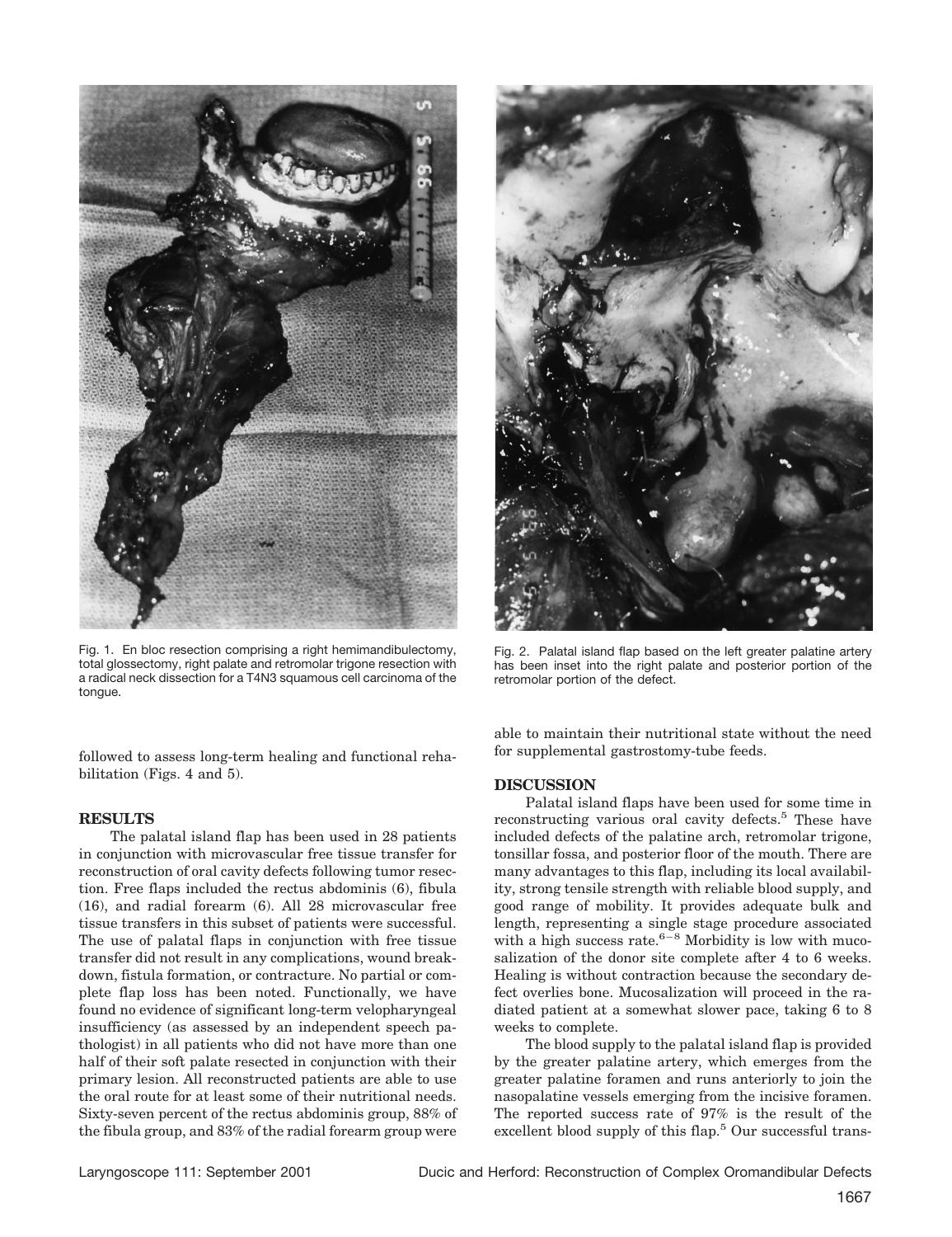

Fig. 3. Rectus abdominis free flap prior to transfer for tongue reconstruction.

fer of all 28 of our flaps compares favorably to the reported literature. Complications are rare and include hemorrhage and partial palatal flap necrosis.9,10 In our series of patients, there was no partial or complete flap loss. In addition, this flap's excellent vascularity resulted in lack of any wound breakdown, even in the subset of patients that had received preoperative radiation therapy  $(n = 8)$ .

Up to 75% of the soft tissue overlying the hard palate may be mobilized, providing 8 to 10 cm of tissue coverage. If greater length is required, the neurovascular bundle can be released by widening the greater palatine foramen, giving approximately an extra 1 cm of length.6 When used for soft palate reconstruction, one should strive to "push back" the palatal flap, so that it lies more posterior than the native palatal position. We feel that such flap lengthening on the reconstructed side will compensate for the loss of muscular action, thereby minimizing velopharyngeal insufficiency.

Palatal island flaps used in combination with free flaps provide a reliable method for reconstruction of large, complex oral defects. They appear best suited to complement the soft tissue coverage provided by the cutaneous paddle of the free tissue transfer when used for large retromolar trigone resections. We feel that single flap reconstruction of palate, tongue, and floor of mouth com-



Fig. 4. Postoperative result at 19 days demonstrating early mucosalization of the hard palate defect.

bination defects is not the ideal method of reconstruction. To maximize functional rehabilitation, independent reconstruction of each of these areas is ideal, allowing for an increase in oral mastication and deglutition abilities as well as a decrease in the incidence of velopharyngeal insufficiency. $11-17$  In addition, the adjunctive use of this simple and reliable local flap decreases the complexity and bulk of tissue that needs to be incorporated in the free tissue transfer. Generally, the palatal island flap is used for reconstruction of the soft palate and medial retromolar



Fig. 5. Postoperative result at 3 months. Patient is tolerating a full soft diet by mouth and remains tracheotomy-free. Note the lack of retraction of the right hemipalate and the stability of the reconstructive effort. Superficial erosion in the midline of the neo-tongue is secondary to a cigarette burn (patient still smoking).